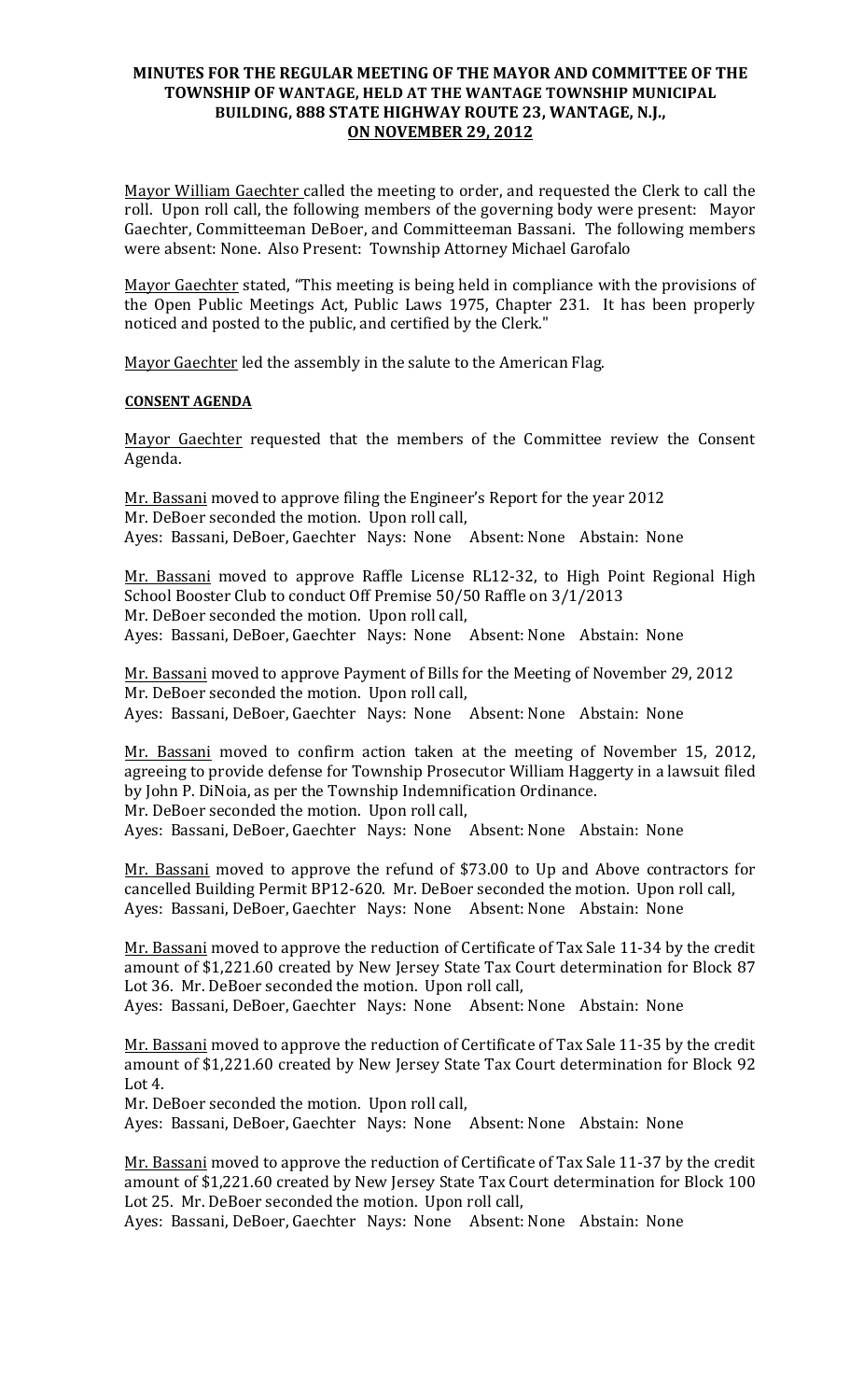#### **PAGE TWO OF THE MINUTES OF NOVEMBER 29, 2012**

#### **ADMINISTRATOR(REPORT**

Mayor Gaechter requested Mr. Doherty give the Administrator's report.

**Newsletters**: Mr. Doherty invited the members of the governing body to consider the manner of distribution for future Newsletters, suggesting the possibility of distributing the Newsletter as, primarily, an on line publication, while allowing any resident to contact town hall and request continued hard copy be mailed. Mr. DeBoer expressed an interest in reviewing this option. Mr. Bassani expressed an interest in retaining hard cop distribution with increasing the scope of information and material offered. Mayor Gaechter requested additional time to give further consideration to the concept before further action is considered.

**Third Party Administrator for Marketing COAH Units**: Mr. Doherty requested consideration of a shared service agreement with the County of Sussex to provide 3rd party Administrator services for marketing COAH units. General review and consideration of this proposal took place.

Mr. DeBoer moved to authorize the Mayor to enter into a shared service agreement with the county of Sussex Division of Planning, to provide Third Party Administrator for Marketing COAH Units. Mr. Bassani seconded the motion. Upon roll call,

Ayes: Bassani, DeBoer, Gaechter Nays: None Absent: None Abstain: None

**Request for Carry Over of Vacation Days:** Mr. Doherty reported that DPW Supervisor Bob Wagner was unable to utilize 9 vacation days this year due to a disability leave; with a domino effect, Assistant Supervisor Mark Little was not able to utilize 11 vacation days as he was called upon for extra duty in Bob's absence. Both employees seek approval of the governing body to carry over unused vacation days into the next calendar year, which is an allowable situation under NJ Civil Service Rules and Regulations.

Mr. DeBoer moved to approve the request, subject to the employees taking as much of the unused vacation days as possible between now and the end of 2012 (weather permitting), and that all carried over vacation days from 2012 be used by June 30, 2013, so the employees are not in a position where they would need to come back and make the same request next year (barring further extenuating circumstances). Mr. Bassani seconded the motion. Upon roll call, Ayes: Bassani, DeBoer, Gaechter Nays: None Absent: None Abstain: None

Retrofit DPW Vehicles for Salt Brine Spreaders: Mr. Doherty requested authorization to retrofit 4 DPW vehicles.

Mr. DeBoer moved to authorize the retrofit of 4 DPW vehicles for the capability of spreading Salt Brine in snow events, for a combined total cost of \$8,800, payable to Reed Systems. Mr. Bassani seconded the motion. Upon roll call, Ayes: Bassani, DeBoer, Gaechter Nays: None Absent: None Abstain: None

**Request For Executive Session**: Mr. Doherty requested an executive session to discuss a matter of negotiations involving a member of the Public Works Department.

### **ATTORNEY REPORT:**

Mr. Garofalo distributed copies of a proposed Developer Agreement for the Solar Farm project.

The members of the governing body expressed a desire to review the proposed agreement prior to taking action. The Administrator Clerk was requested to place this on the next agenda for action.

#### **COMMITTEE REPORTS:**

General discussion took place regarding a suggestion by Mr. DeBoer that the governing body request the Nigh Point Regional High School Board of Education and the Sussex Wantage Regional School Board of Education conduct a search for a joint, combined Superintendent since both school districts are in need of a new Superintendent. After general review and consideration, the Administrator Clerk was directed to send this request to the Boards of Education for their consideration.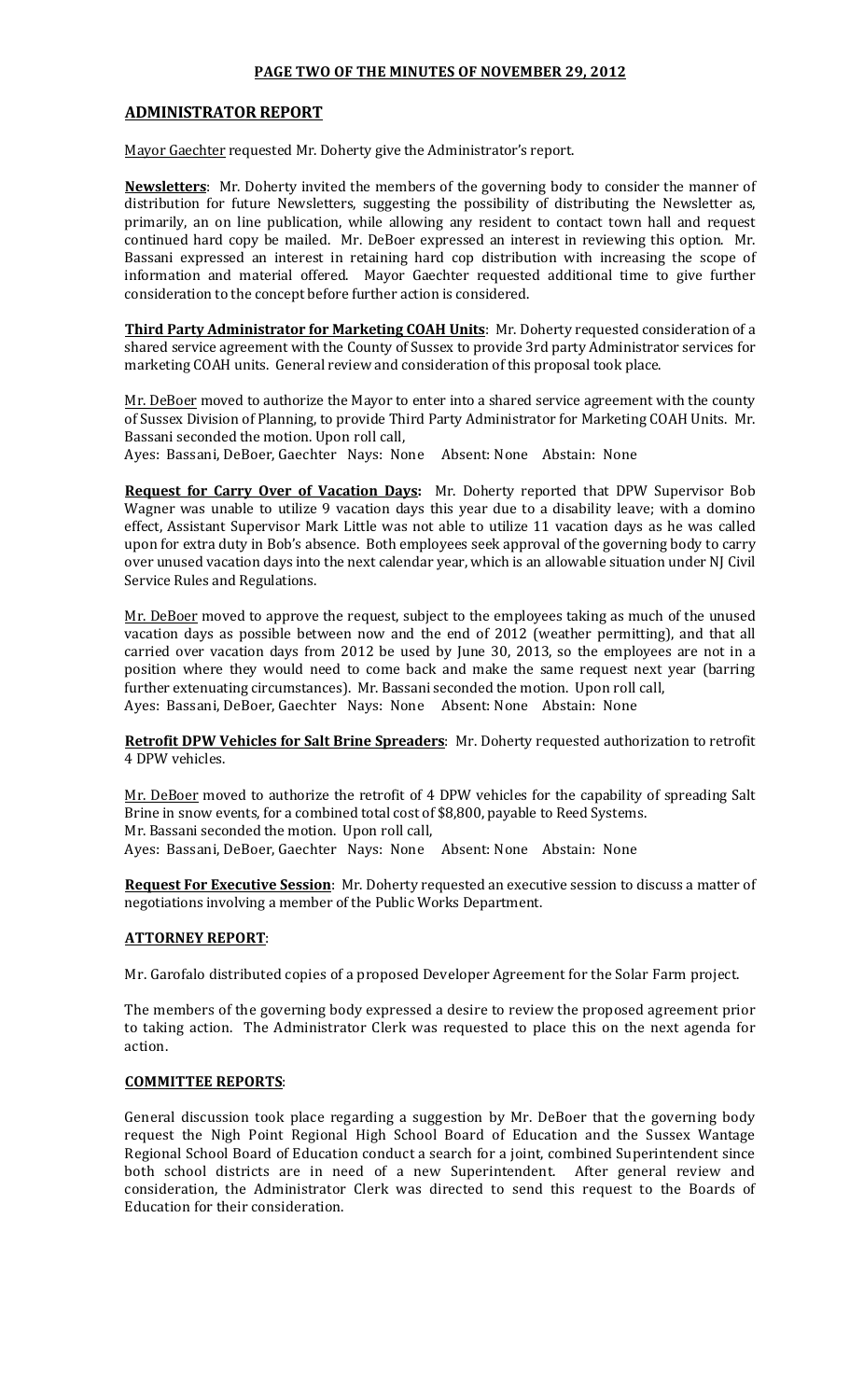#### **PAGE THREE OF THE MINUTES OF NOVEMBER 29, 2012**

General discussion turned to the issue of JCP&L Service territory and BPU response to the Township's request for the right to switch service territories to Sussex Rural Electric, if residents so chose. The governing body acknowledged the efforts of Senator Steve Oroho to obtain a response from the Board of Public Utilities, as a letter from the BPU is expected to be received in the next several days.

At the suggestion of Mr. Bassani, the governing body authorized the Administrator Clerk to send a letter to JCP&L requesting detailed information that would show the amount of money spent, and what equipment improvements have been accomplished, within the Wantage Township/Sussex Borough area over the past several years, and to provide details of proposed expenditures and equipment upgrades planned for the next several years.

## **OLD BUSINESS: None**

### **NEW(BUSINESS**

### **Final Adoption of Ordinance 2012-06**

Mr. Bassani moved to adopt on final reading, Ordinance 2012-06, entitled "AMENDMENT TO THE ORDINANCE FIXING THE SALARIES OF OFFICERS AND EMPLOYEES OF THE TOWNSHIP OF WANTAGE, COUNTY OF SUSSEX AND STATE OF NEW JERSEY, FOR THE YEAR 2012 and 2013." Mr. DeBoer seconded the motion.

Public comments: Mr. William Gettler, Gemmer Road, expressed his belief that the position of Administrator Clerk does not exist, and suggested reducing the salary of the position.

There being no one else present wishing to address the governing body on this proposed Ordinance, Mayor Gaechter requested a roll call vote. Ayes: Bassani, DeBoer, Gaechter Nays: None Absent: None Abstain: None

### **Introduction of Ordinance 2012-08**

Mr. Bassani moved to introduce on first reading, Ordinance 2012-08, entitled "AN ORDINANCE AUTHORIZING THE SALE OF CERTAIN LANDS IN THE TOWNSHIP OF WANTAGE TO BE SOLD AT PRIVATE SALE IN ACCORDANCE WITH N.J.S.A. 40A:12- $13(b)(5)$ ". Final hearing date set for December 13, 2012.

Mr. DeBoer seconded the motion. Upon roll call,

Ayes: Bassani, DeBoer, Gaechter Nays: None Absent: None Abstain: None

# **Introduction of Ordinance 2012-09**

Mr. Bassani moved to introduce on first reading, Ordinance 2012-09, entitled "AN ORDINANCE AUTHORIZING THE PUBLIC AUCTION SALE OF REAL PROPERTY NO LONGER NEEDED FOR PUBLIC USE, PURSUANT TO N.J.S.A. 40A:12-13, ET SEQ." Final hearing date set for December 13, 2012. Mr. DeBoer seconded the motion. Upon roll call,

Ayes: Bassani, DeBoer, Gaechter Nays: None Absent: None Abstain: None

### **Approval of Minutes**

Mr. Bassani moved to adopt the Regular and Executive session minutes of November 15, 2012.

Mr. DeBoer seconded the motion. Upon roll call,

Ayes: Bassani, DeBoer, Gaechter Nays: None Absent: None Abstain: None

### **OPEN PUBLIC SESSION**

Mayor Gaechter opened the meeting to the public for any questions or comments affecting the good and welfare of the community.